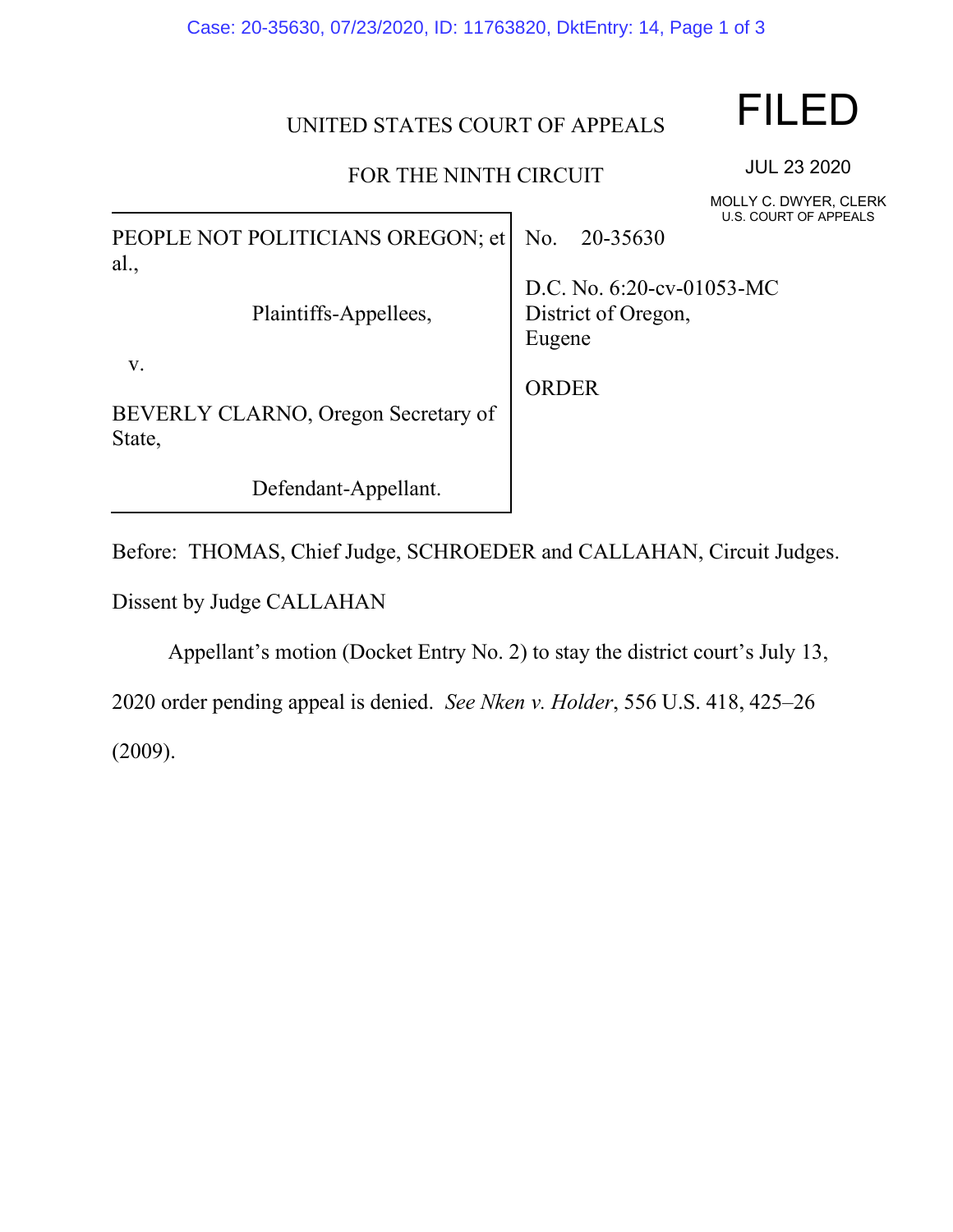CALLAHAN, Circuit Judge, dissenting:

I again dissent from the Court's denial of a motion to stay a preliminary injunction altering state election laws on the eve of an election.<sup>1</sup> The Appellant has demonstrated that a stay is warranted. *See Nken v. Holder*, 556 U.S. 418, 425–26 (2009).

The Appellant has made a strong showing that adherence to Oregon's constitutionally mandated signature threshold for ballot initiatives either does not implicate the First Amendment at all or does not do so in a way that runs afoul of the Appellees' rights. *Cf. Angle v. Miller*, 673 F.3d 1122, 1127, 1132–35 (9th Cir. 2012) (acknowledging that "[a] state may decline to grant a right to legislate through ballot initiatives" and holding that state's geographic signature requirement did not impermissibly burden core political speech (internal quotation marks omitted)).

The remaining factors also support a stay. *See Abbott v. Perez*, 138 S. Ct. 2305, 2324 (2018) (explaining that absent a constitutional violation, an injunction

<sup>1</sup> I similarly dissented from the denial of a stay motion in *Reclaim Idaho v. Little*, 20-35584. *See Reclaim Idaho v. Little*, 20-35584, CM/ECF Docket Entry No. 14 (July 9, 2020). Local press incorrectly reported that the Court's denial in that case was unanimous. *See* Nathan Brown, *Reclaim Idaho to resume signature gathering on school funding initiative*, POST REGISTER (July 9, 2020), https://www.postregister.com/news/education/reclaim-idaho-to-resume-signaturegathering-on-school-funding-initiative/article\_b548b864-aaf5-5702-a5eaf6769621fd17.html.